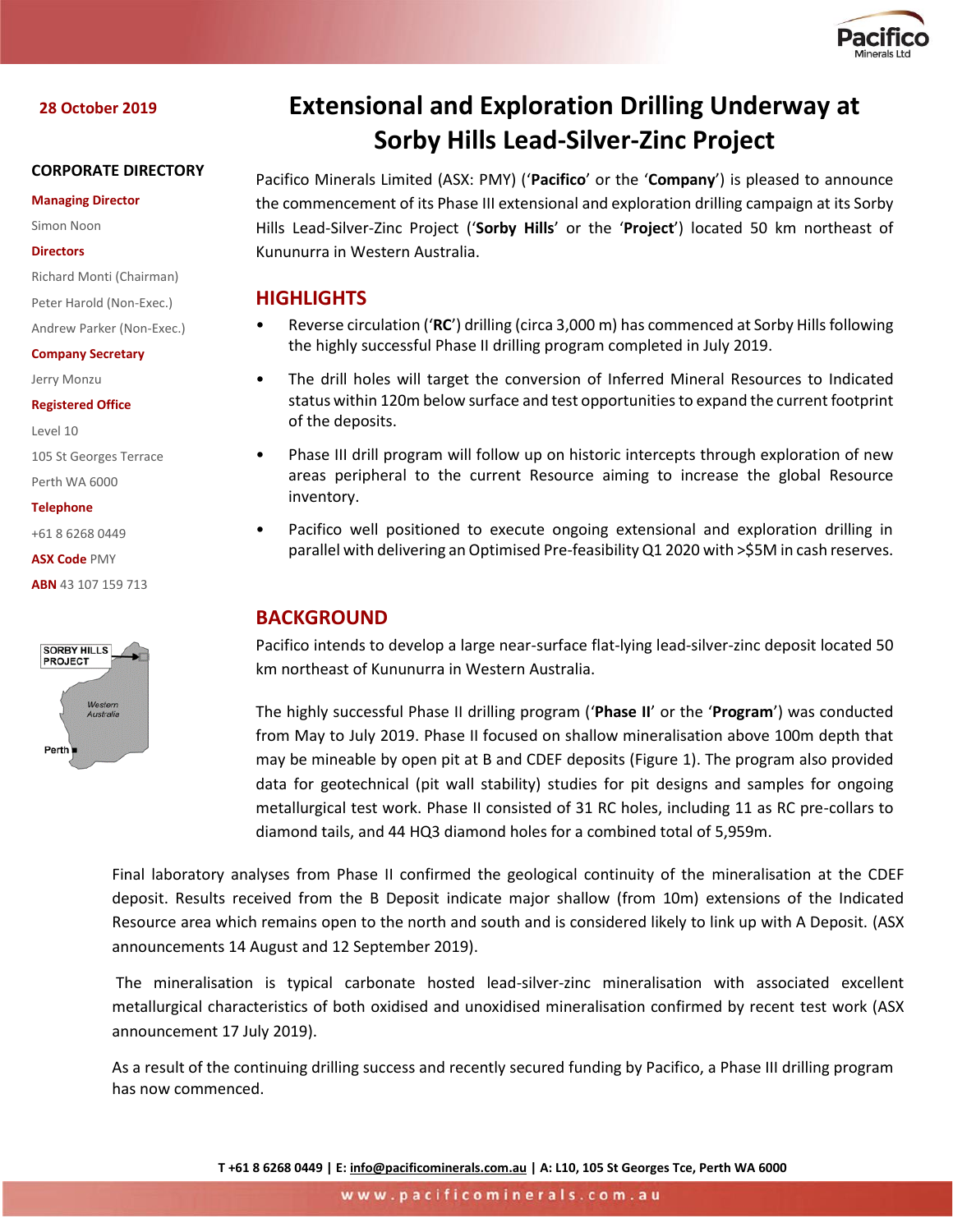

# **PHASE III DRILLING PROGRAM**

The Phase III drilling program will include approximately 3,265m of RC drilling across a planned 49 drill holes (with scope for additional holes/meters). Several QAQC programs have shown that RC drilling provides reliable data for inclusion into resource estimations. The drilling program aims to increase confidence and allow for the conversion of Inferred Resources to Indicated Resource status, increase the Inferred Resource inventory and follow up on historic intercepts. The following strategy will be implemented to achieve the targets (Figure 1):

- B Deposit, extension of northern and southern deposit limits;
- CDEF Deposit, eastward extension of the southern deposit limit and extension of northern deposit limit;
- CDEF Deposit, westward and slight eastward extension and infill of the central portion of the deposit;
- Exploratory extensions to the northwest of currently defined CDEF deposit limits based on historic intercepts; and
- Wildcat exploration in the extreme west of the tenement as follow up on historic test results.



*Figure 1. Phase III RC holes planned to increase Indicated and Inferred Resources and act as exploration holes to historical drilling intercepts.* 

Phase III drilling is anticipated to be completed by end-November 2019 with ongoing laboratory work for geochemical analysis. Assay results will be announced in due course.

**T +61 8 6268 0449 | E: [info@pacificominerals.com.au](mailto:info@pacificominerals.com.au) | A: L10, 105 St Georges Tce, Perth WA 6000**

www.pacificominerals.com.au